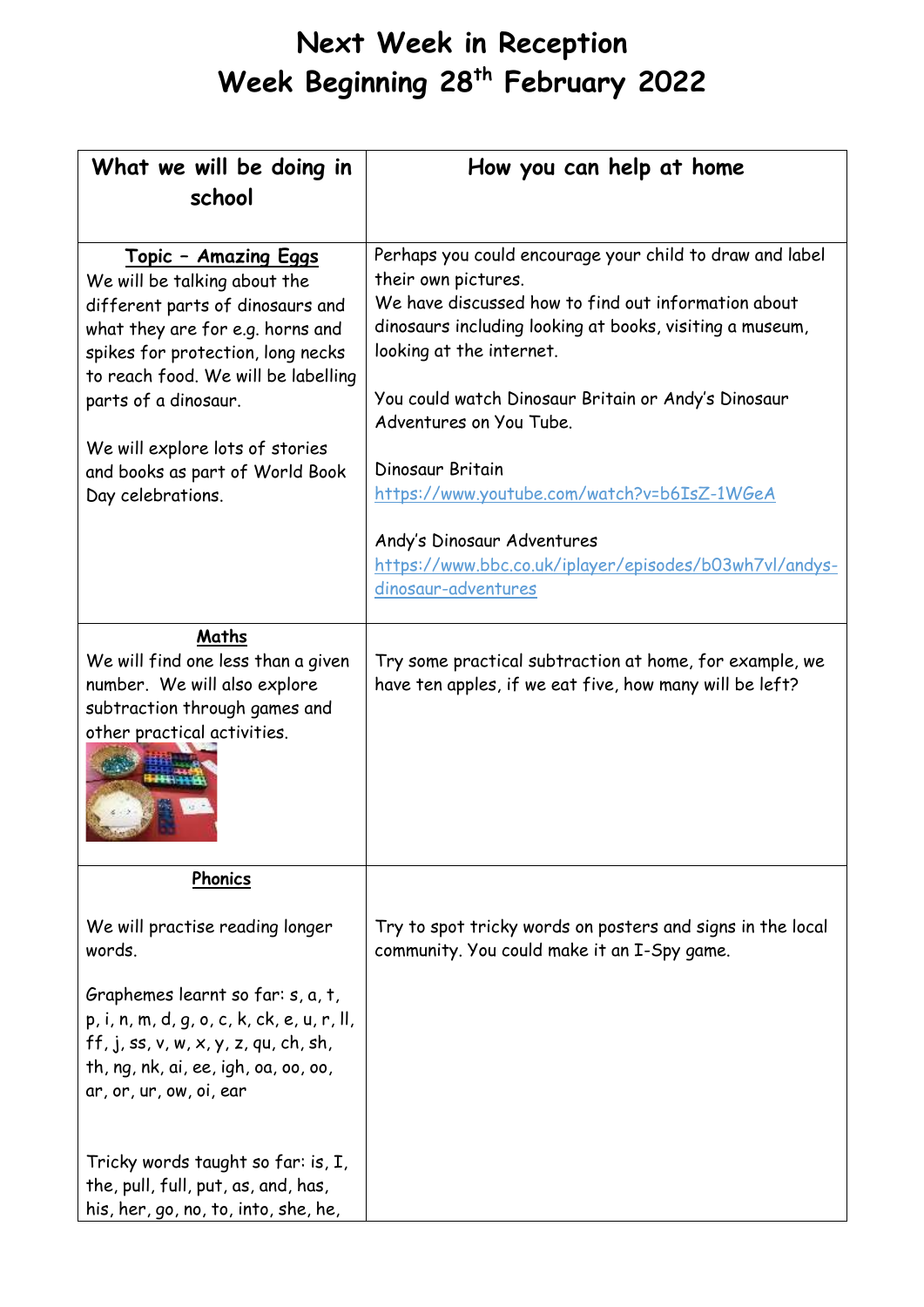push, of, was, you, they, my, by, all

Additional Activities



We will make and taste pancakes.

We will take part in a Fairy tale workshop based around the story of The Three Little Pigs.

#### Next Week

Thursday 3rd March



Dress up as a fairy tale character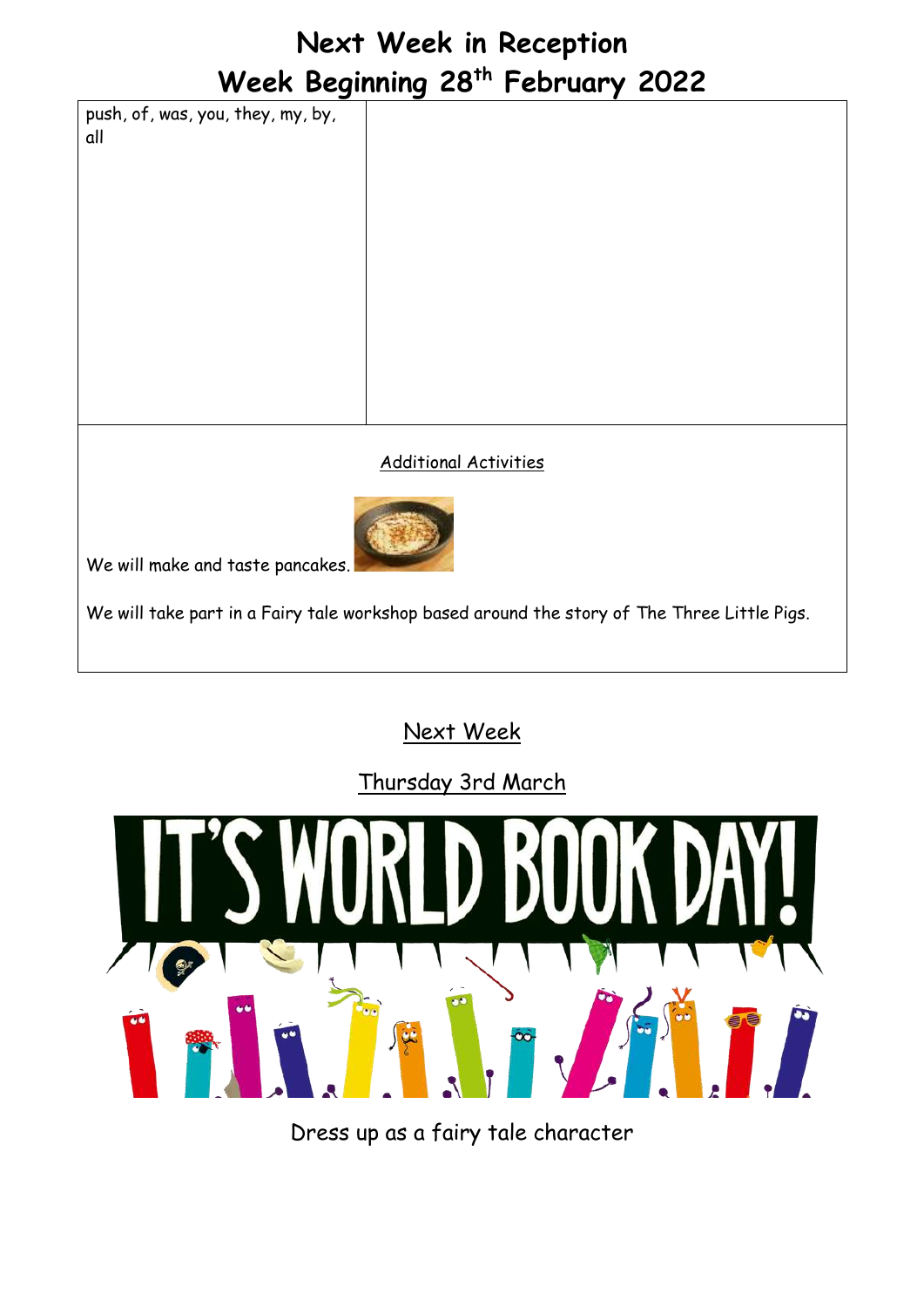**Please bring in any unwanted** children's books for our annual BIG BOOK SWAP!

Our Big Book

Swap will

happen will

World Book

Day!

Teachers<br>Illect all : collect all books in class!

Old books that are

brought in should

be in a good

e in a guern.

Please bring in your book by Wednesday 2<sup>nd</sup> March, so we can prepare our **Book Swap room!**